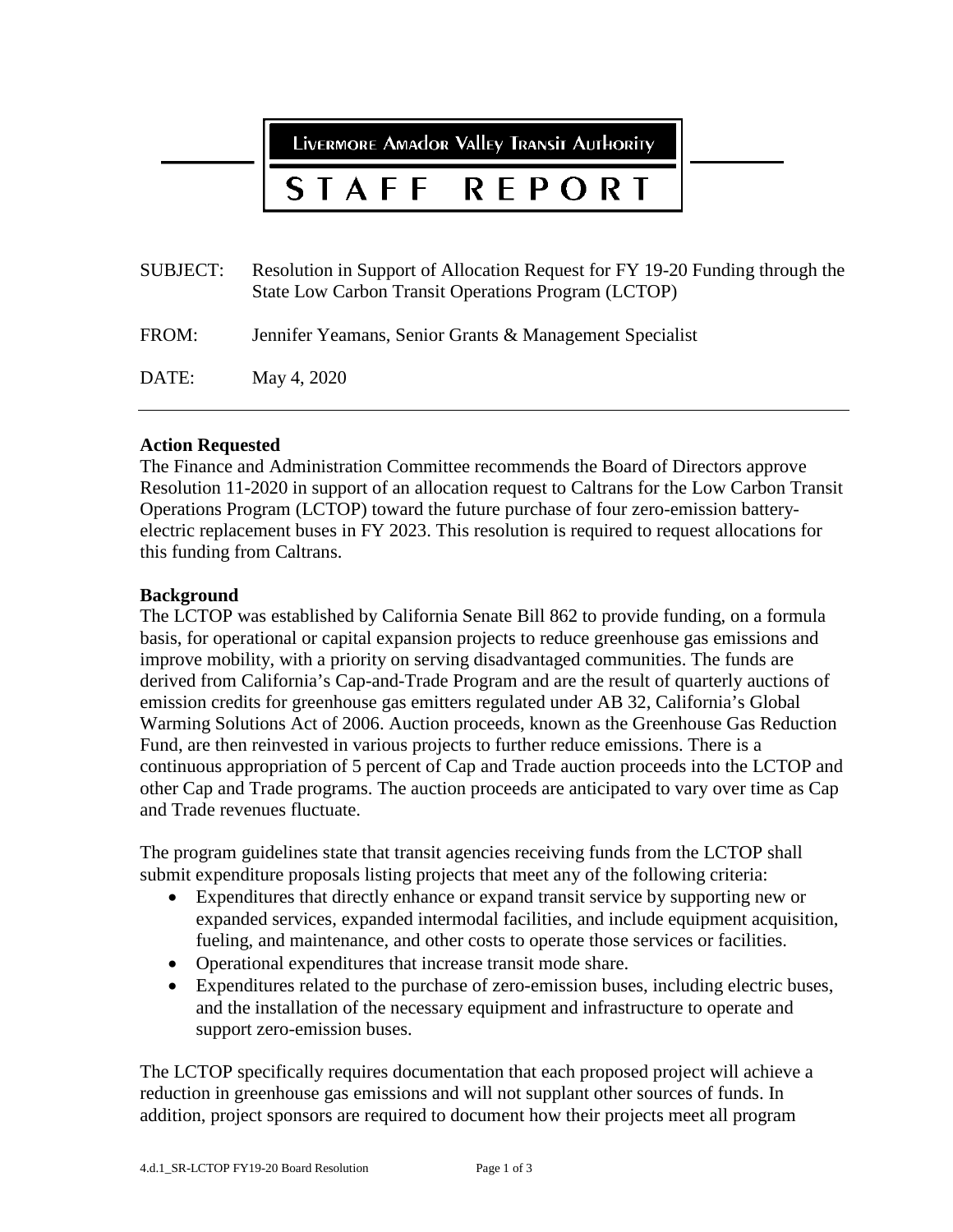requirements related to benefits to Disadvantaged Communities (DACs) and AB 1550 Population requirements to benefit low-income households. LAVTA's service area has one low-income census tract as defined by AB 1550, shown in the map in Attachment 2.

#### **Discussion**

As was previously approved for LAVTA's FY 18-19 LCTOP allocation, staff proposes to roll its FY 19-20 allocation forward toward the future purchase of four zero-emission batteryelectric buses and related support infrastructure to replace diesel-electric hybrids at the end of their useful life in FY 2022-23. LCTOP guidelines permit eligible recipients to roll funds over into a subsequent fiscal year, accruing a maximum of four years of LCTOP funds for a more substantial project. Approved projects must also be completed and funds expended within the subsequent four years. Applying the LCTOP funding to a future zero-emission battery-electric bus purchase will meet the LCTOP program requirements by reducing greenhouse gas emissions associated with operating diesel-electric hybrid buses.

LAVTA's next replacement-bus purchases are currently scheduled for FY 2022 and FY 2023 according to the agency's Short Range Transit Plan. The LCTOP funds will specifically be used to offset the incrementally higher cost of battery-electric buses compared to dieselelectric hybrids typically funded with Federal Transit Administration formula funds for transit capital projects.

Because the proposed project requires only two years' worth of LCTOP funding and funds can only be rolled over a maximum of four years, staff intends to work with Caltrans to modify the FY17-18 LCTOP allocation previously approved for this project, and transfer \$316,274 in FY17-18 LCTOP funds currently available to a different eligible project, Fare Free Summer Rides Promotion.

## **Budget**

The proposed project budget and schedule is as follows, pending future funding decisions in future budget years. The attached resolution only commits FY 2019-20 LCTOP funds highlighted below to a future project, as permitted by the guidelines.

| <b>Fund Source</b>      | FY 2017-18<br>(previously<br>committed; to<br>be reallocated<br>to Fare Free<br><b>Summer Rides</b> ) | FY 2018-19<br>(previously<br>committed) | FY 2019-20<br><i>(current)</i><br>allocation) | FY 2021-22<br>(future)<br>anticipated) | <b>Total</b> |
|-------------------------|-------------------------------------------------------------------------------------------------------|-----------------------------------------|-----------------------------------------------|----------------------------------------|--------------|
| $LCTOP -$               | \$51,389                                                                                              | \$71,461                                | \$73,339                                      |                                        | \$144,800    |
| Revenue-Based           |                                                                                                       |                                         |                                               |                                        |              |
| $LCTOP -$               | \$264,885                                                                                             | \$401,737                               | \$398,439                                     |                                        | \$800,176    |
| <b>Population Based</b> |                                                                                                       |                                         |                                               |                                        |              |
| <b>LCTOP</b>            | \$316,274                                                                                             | \$473,198                               | \$471,778                                     |                                        | \$944,976    |
| Subtotal                |                                                                                                       |                                         |                                               |                                        |              |
| <b>FTA 5307</b>         |                                                                                                       |                                         |                                               | \$2,720,000                            | \$2,720,000  |
| <b>TDA</b>              |                                                                                                       |                                         |                                               | \$600,000                              | \$600,000    |
| <b>Total Budget</b>     | <del>\$316,274</del>                                                                                  | \$473,198                               | \$471,778                                     | \$3,320,000                            | \$4,264,976  |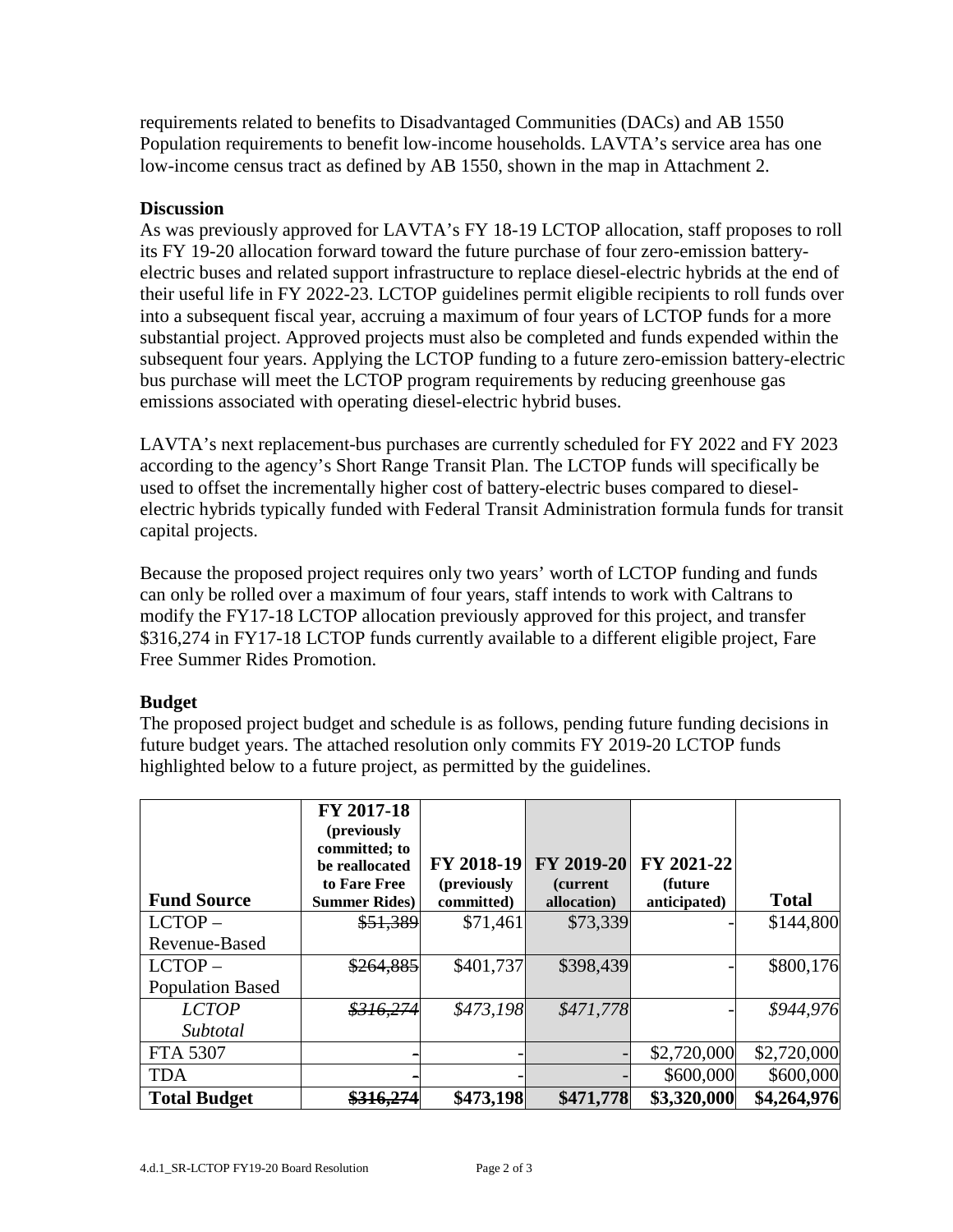#### **Recommendation**

The Finance & Administration Committee recommends the Board of Directors approve Resolution 11-2020 in support of an LCTOP allocation request to Caltrans for the future purchase of four zero-emission battery-electric replacement buses and related support infrastructure in FY 2022. This resolution is required to request allocations for this funding from Caltrans.

Attachments:

- 1. Resolution 11-2020
- 2. Map of AB 1550 Low Income Community of North Livermore

*Approved:*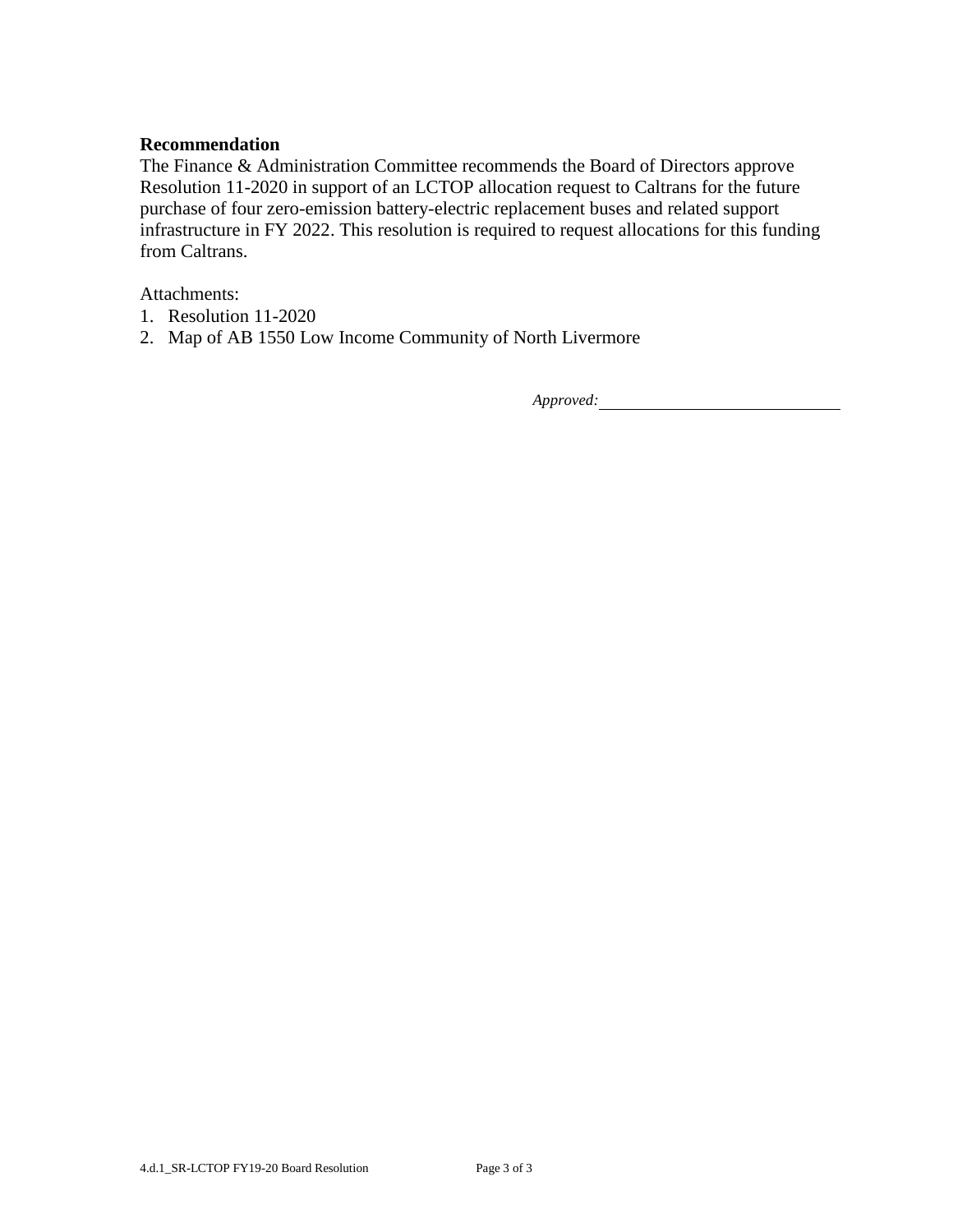#### **RESOLUTION 11-2020**

### **A RESOLUTION OF THE BOARD OF DIRECTORS OF THE LIVERMORE AMADOR VALLEY TRANSIT AUTHORITY AUTHORIZATION FOR THE EXECUTION OF THE CERTIFICATIONS AND ASSURANCES AND AUTHORIZED AGENT FORMS FOR THE LOW CARBON TRANSIT OPERATIONS PROGRAM (LCTOP) FOR THE PURCHASE OF FOUR (4) ZERO-EMISSION REPLACEMENT BUSES AND RELATED SUPPORT INFRASTRUCTURE USING \$471,778 IN LCTOP FUNDS**

**WHEREAS**, the Livermore Amador Valley Transit Authority is an eligible project sponsor and may receive state funding from the Low Carbon Transit Operations Program (LCTOP) for transit projects; and

**WHEREAS**, the statutes related to state-funded transit projects require a local or regional implementing agency to abide by various regulations; and

**WHEREAS**, Senate Bill 862 (2014) named the Department of Transportation (Department) as the administrative agency for the LCTOP; and

**WHEREAS**, the Department has developed guidelines for the purpose of administering and distributing LCTOP funds to eligible project sponsors (local agencies); and

**WHEREAS**, the Livermore Amador Valley Transit Authority wishes to delegate authorization to execute these documents and any amendments thereto to the Executive Director or his/her designee; and

**WHEREAS**, the Livermore Amador Valley Transit Authority wishes to implement the following LCTOP project(s) listed above;

**NOW, THEREFORE, BE IT RESOLVED** by the Board of Directors of the Livermore Amador Valley Transit Authority that the fund recipient agrees to comply with all conditions and requirements set forth in the Certification and Assurances and the Authorized Agent documents and applicable statutes, regulations and guidelines for all LCTOP funded transit projects; and

**BE IT FURTHER RESOLVED** that the Executive Director or his/her designee be authorized to execute all required documents of the LCTOP program and any Amendments thereto with the California Department of Transportation; and

**BE IT FURTHER RESOLVED** by the Board of Directors of the Livermore Amador Valley Transit Authority that it hereby authorizes the submittal of the following project nomination(s) and allocation request(s) to the Department in FY19-2020 LCTOP funds:

**Project Name:** Purchase Four (4) Zero-Emission Replacement Buses and Related Support Infrastructure

#### **Amount of LCTOP funds requested:** \$471,778

**Short description of project:** LAVTA will purchase four (4) 40-foot zero-emission batteryelectric buses to replace four (4) diesel-electric hybrid buses at the end of their useful life **Benefit to a Priority Population:** Providing zero-emission vehicles to local bus service will improve air quality in low-income communities disproportionately affected by poorer air quality.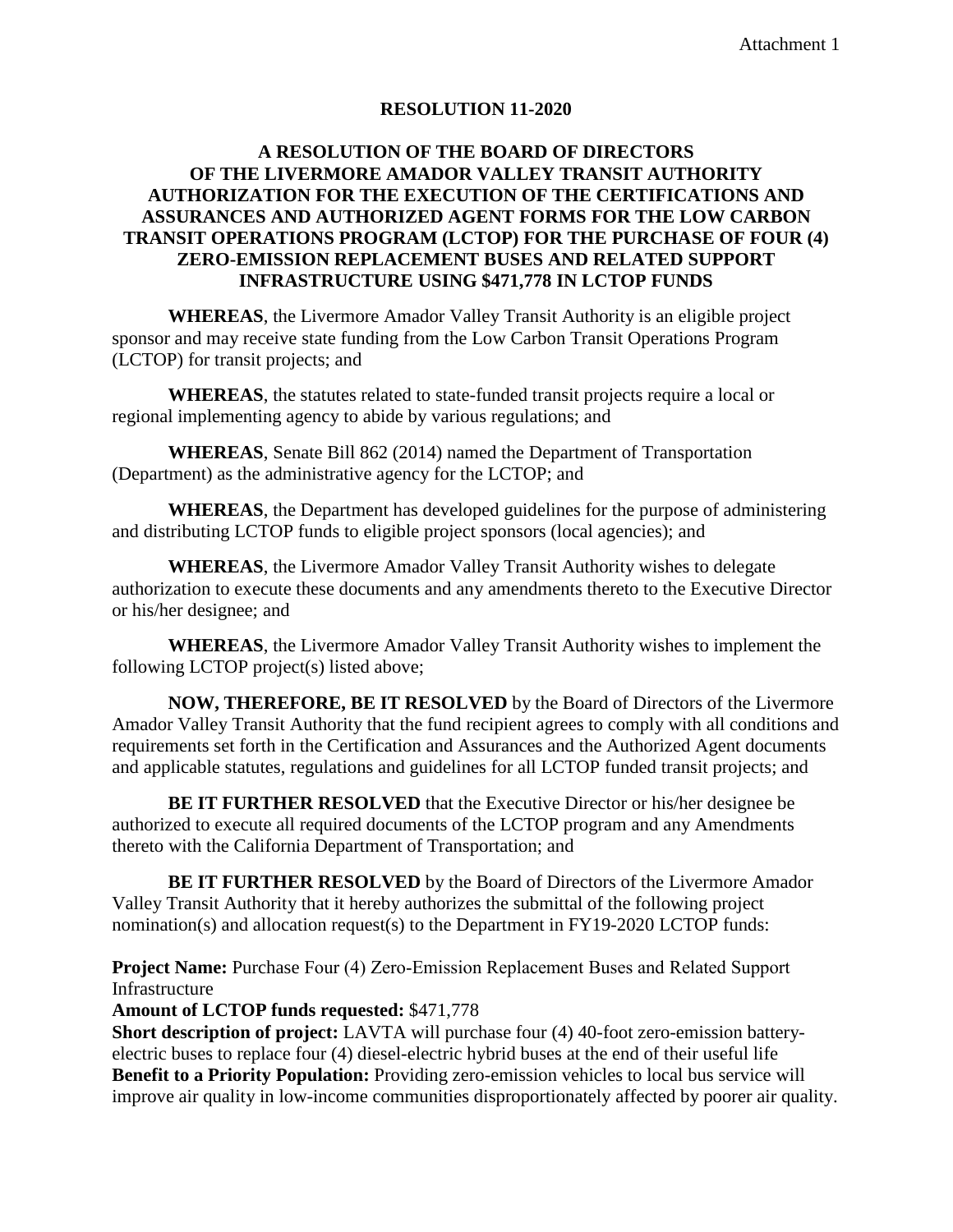**Contributing Sponsor:** Metropolitan Transportation Commission

PASSED AND ADOPTED BY the governing board of the Livermore Amador Valley Transit Authority on this 4th day of May 2020.

David Haubert, Chair

Attest:

Michael Tree, Executive Director

\_\_\_\_\_\_\_\_\_\_\_\_\_\_\_\_\_\_\_\_\_\_\_\_\_\_\_\_\_\_

\_\_\_\_\_\_\_\_\_\_\_\_\_\_\_\_\_\_\_\_\_\_\_\_\_\_\_\_\_\_